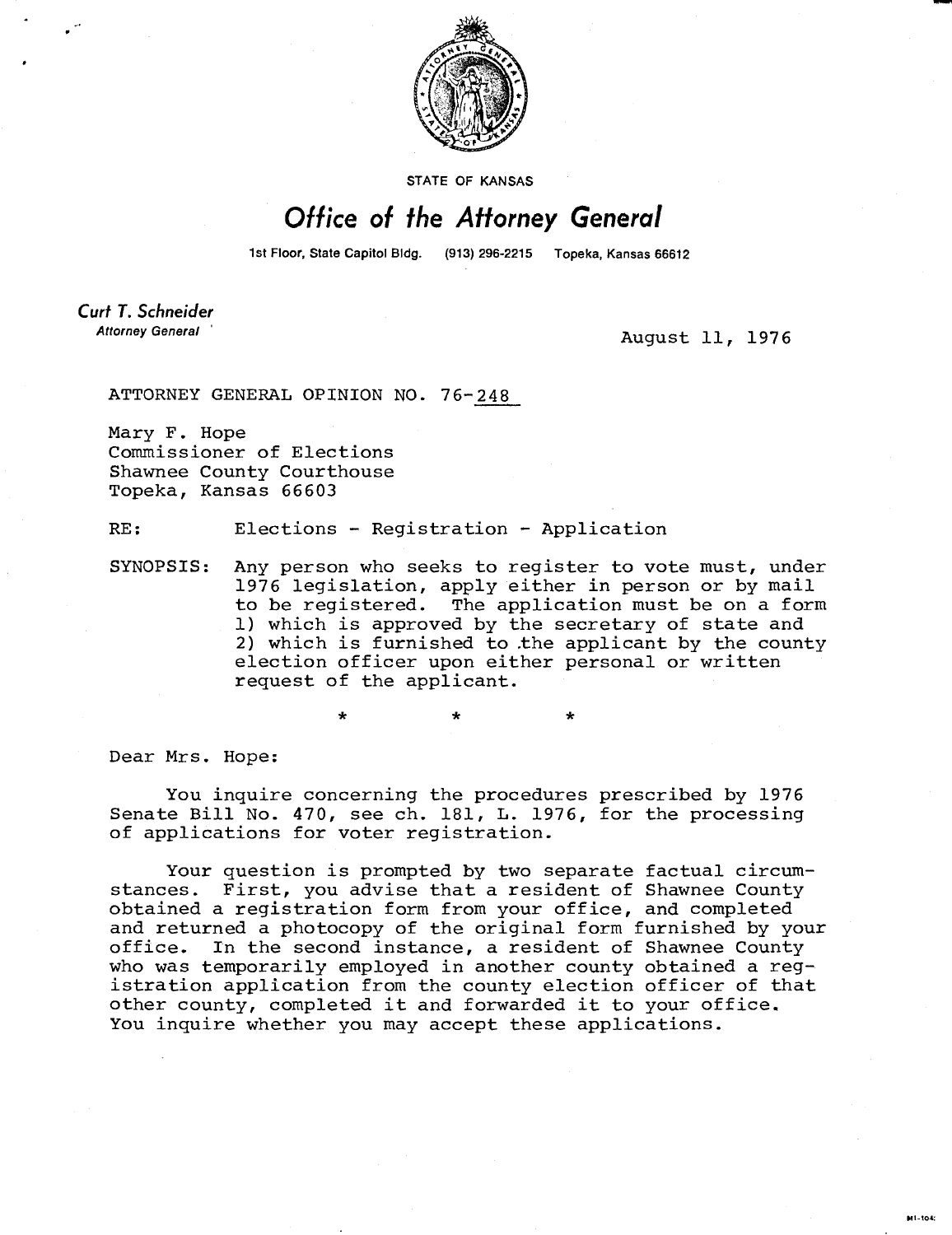Mrs. Mary Hope August 11, 1976 Page Two

Section 7, ch. 181, L. 1976, substantially amended K.S.A. 25-2309. Formerly, thereunder all persons seeking to register to vote were required to appear personally before the county election officer or deputy thereof, except those unable to do so because of illness, physical disability or absence from the county. This section was amended in 1976 to permit all persons to register by mail.

> "Any person may apply in person or by mail to the county election officer to be registered. Such application shall be made on a form approved by the secretary of state, which shall be provided by the county election officer upon request in person or in writing by an individual<br>applicant." [Emphasis supplied.] [Emphasis supplied.]

The question which is posed is whether you may accept a voter registration application which is submitted on a form approved by the secretary of state, but not on the form provided by your office upon personal or written request of the individual applicant. The second sentence quoted above requires that the registration application be on a form which is 1) approved by the secretary of state, and 2) furnished by the county election officer. The applications which prompted your inquiry were not prepared on forms furnished by your office, and accordingly may not be accepted for filing.

The apparent purpose of the 1976 legislation, to enhance opportunities for voter registration, is highly commendable. Nonetheless, the legislature has not permitted the greatest possible dissemination of voter registration applications. It remains necessary for the individual applicant to apply in person or by mail to the county election officer for the application form. This bureaucratic requirement works unnecessary hardship upon Kansas voters, as reflected in the instances you describe. To cite but the most obvious example of the unfairness of the requirement, a voter who applies in person to the county election officer to register may not take forms home for other members of the family, for they must themselves appear at the courthouse or apply in writing for the forms.

The further question has been raised, although not in your letter, concerning the form of the written request submitted by